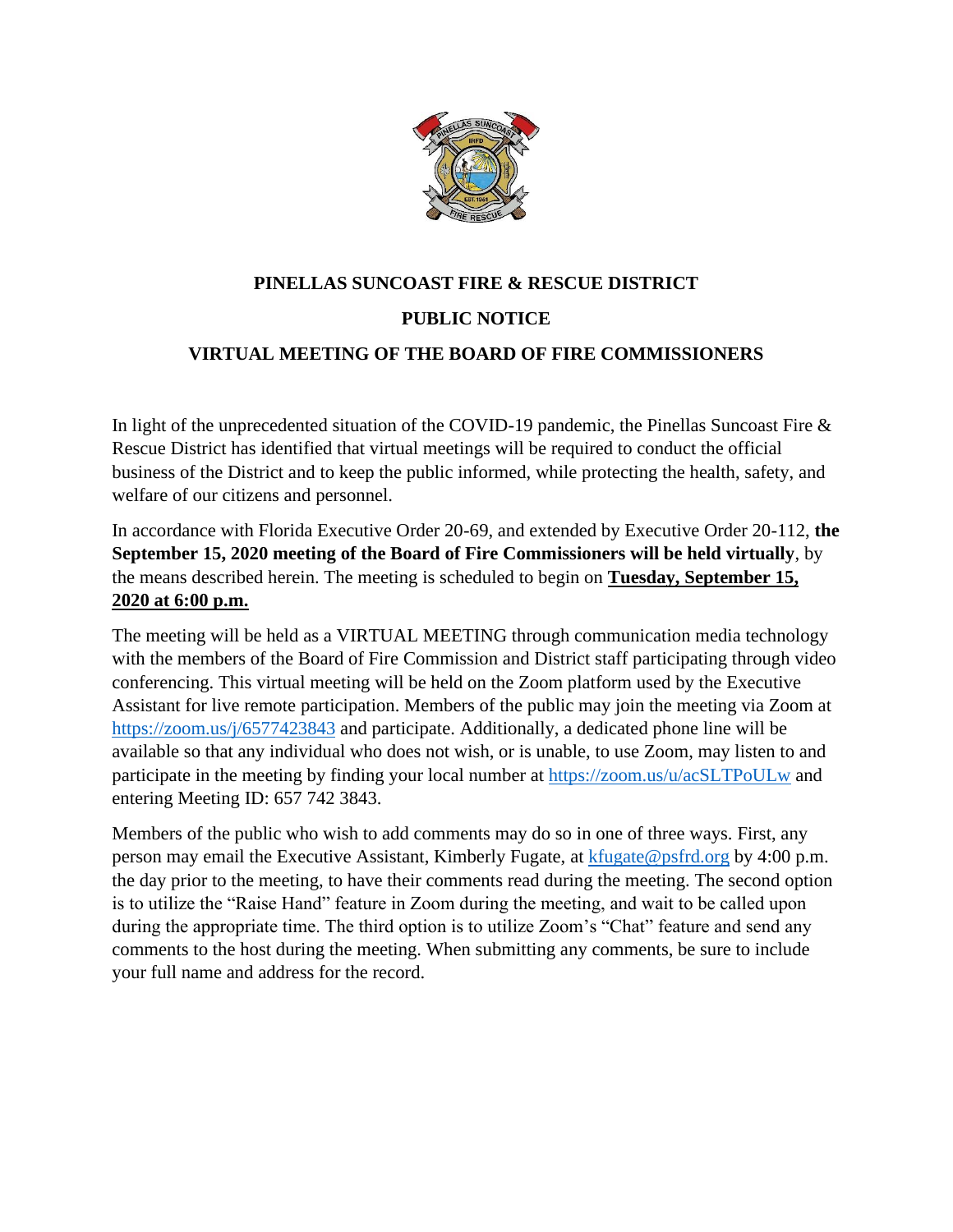

 FIRE CHIEF T. MICHAEL BURTON

# *Pinellas Suncoast Fire & Rescue*

 **304 FIRST STREET INDIAN ROCKS BEACH, FLORIDA 33785-2587**

> **(727) 595-1117 FAX: (727) 595-5879 [www.psfrd.org](http://www.psfrd.org/)**

### **VIRTUAL MEETING NOTICE**

### **THIS MEETING IS OPEN TO THE PUBLIC**

**September 15, 2020**

**The Special Budget Meeting begins at 6:00 pm The Workshop and Regular Meetings begin immediately after the Special Budget Meeting \* VIA THE ZOOM PLATFORM \***

# **AGENDA**

**SPECIAL BUDGET MEETING**

#### **MEETING CALLED TO ORDER PLEDGE OF ALLEGIANCE EXECUTE: ROLL CALL**

**ACTION ITEMS:** *Any member of the public may comment on any ACTION ITEM during this time. Please*  note the CHAIR will call for public comment during the time the ACTION ITEM is being considered by the Board. When called upon to speak, the speaker will state their full name and address. There will be a 3 minute time limit *per speaker.<sup>1</sup>*

**20-18 Adoption of the FY2020/2021 Tentative Budget Finance Director (Resolution 2020-03)**

**ADJOURNMENT**

<sup>&</sup>lt;sup>1</sup> Please see Note as to Public Input.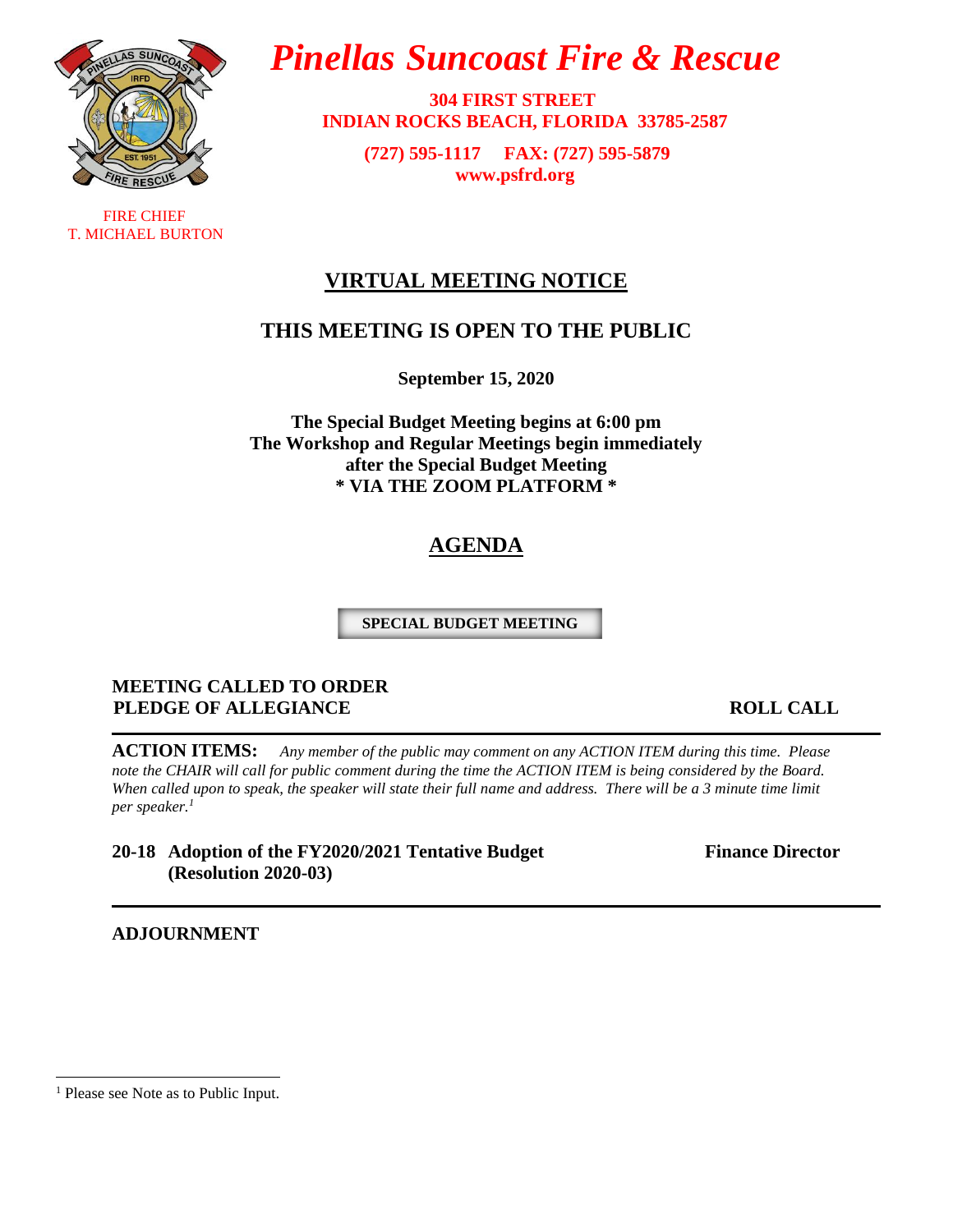#### **WORKSHOP MEETING**

#### **MEETING CALLED TO ORDER ROLL CALL**

#### **ADDITIONS OR DELETIONS TO AGENDA:**

**GENERAL REMARKS FROM THE AUDIENCE:** *Any member of the public may comment on any NON-AGENDA or other relevant topic not set on the DISCUSSION ITEM list during this time. When called upon to speak, the speaker will state their full name and address. There will be a 3 minute time limit per speaker.<sup>2</sup>*

**DISCUSSION ITEMS:** *Any member of the public may comment on any DISCUSSION ITEM during this time. Please note the CHAIR will call for public comment during the time the DISCUSSION ITEM is being considered by the Board. When called upon to speak, the speaker will state their full name and address. There will be a 3 minute time limit per speaker.<sup>3</sup>*

**None.**

#### **ADJOURNMENT**

**REGULAR MEETING**

#### **MEETING CALLED TO ORDER**

#### **ADDITIONS OR DELETIONS TO AGENDA:**

#### **MONTHLY BUSINESS**:

- **1.** Approval of Minutes: August 18, 2020 Workshop and Regular Meetings
- **2.** Treasurer's Report: July, 2020

August, 2020

**3.** Correspondence

**GENERAL REMARKS FROM THE AUDIENCE:** *Any member of the public may comment on any NON-AGENDA or other relevant topic not set on the ACTION ITEM list during this time. When called upon to speak, the speaker will state their full name and address. There will be a 3 minute time limit per speaker<sup>4</sup> .*

<sup>2</sup> Please see Note as to Public Input.

<sup>&</sup>lt;sup>3</sup> Please see Note as to Public Input.

<sup>4</sup> Please see Note as to Public Input.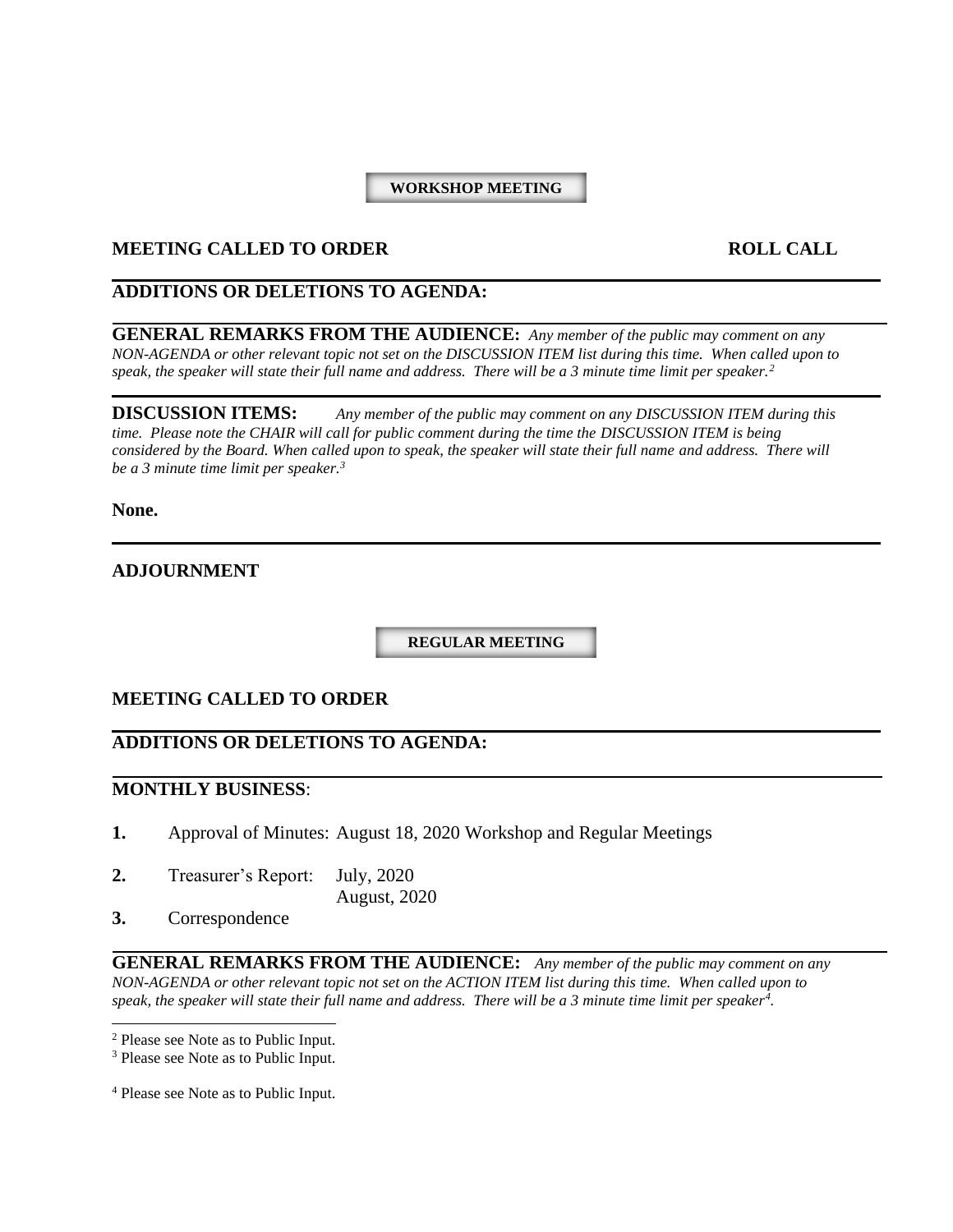#### **REPORTS: 1. COMMISSION 2. ATTORNEY 3. FIRE CHIEF**

**ACTION ITEMS:** *Any member of the public may comment on any ACTION ITEM during this time. Please*  note the CHAIR will call for public comment during the time the ACTION ITEM is being considered by the Board. *When called upon to speak, the speaker will state their full name and address. There will be a 3 minute time limit per speaker.<sup>5</sup>*

| <b>20-15 Fire Chief Evaluation Process</b>             | <b>Fire Chief</b> |
|--------------------------------------------------------|-------------------|
| 20-19 EMS ALS First Responder Agreement – Amendment #1 | <b>Fire Chief</b> |

#### **ADJOURNMENT**

#### **NEXT MEETING: Special Budget Meeting, September 24, 2020 at 6:00 p.m. Virtual via Zoom.**

#### **Pinellas Suncoast Fire & Rescue District Board of Fire Commissioners**

#### **Public Meeting and Public Hearing Information**

#### **Requirements for Appeal**

Persons are advised that if they wish to appeal any decision made at a meeting/hearing, they will need a record of the proceedings; and for such purpose, they may need to insure that a verbatim transcript of the meeting is made, which record includes the testimony and evidence upon which the appeal is made.

It is not the responsibility of the Secretary to provide the above-referenced verbatim record. The Secretary will provide an audio recording of the meeting, upon request and payment for the materials used for the recording.

#### **Public Input**

#### Virtual Meeting:

Persons wishing to add comments during a virtual Meeting or Public Hearing should contact the Executive Assistant at [kfugate@psfrd.org](mailto:kfugate@psfrd.org) or (727) 595-1117 ext. 100 by 4:00 p.m. the day prior to the meeting to have their comments read, or utilize the "Raise Hand" or "Chat" function of the Zoom platform and wait to be called on during the appropriate time.

<sup>5</sup> Please see Note as to Public Input.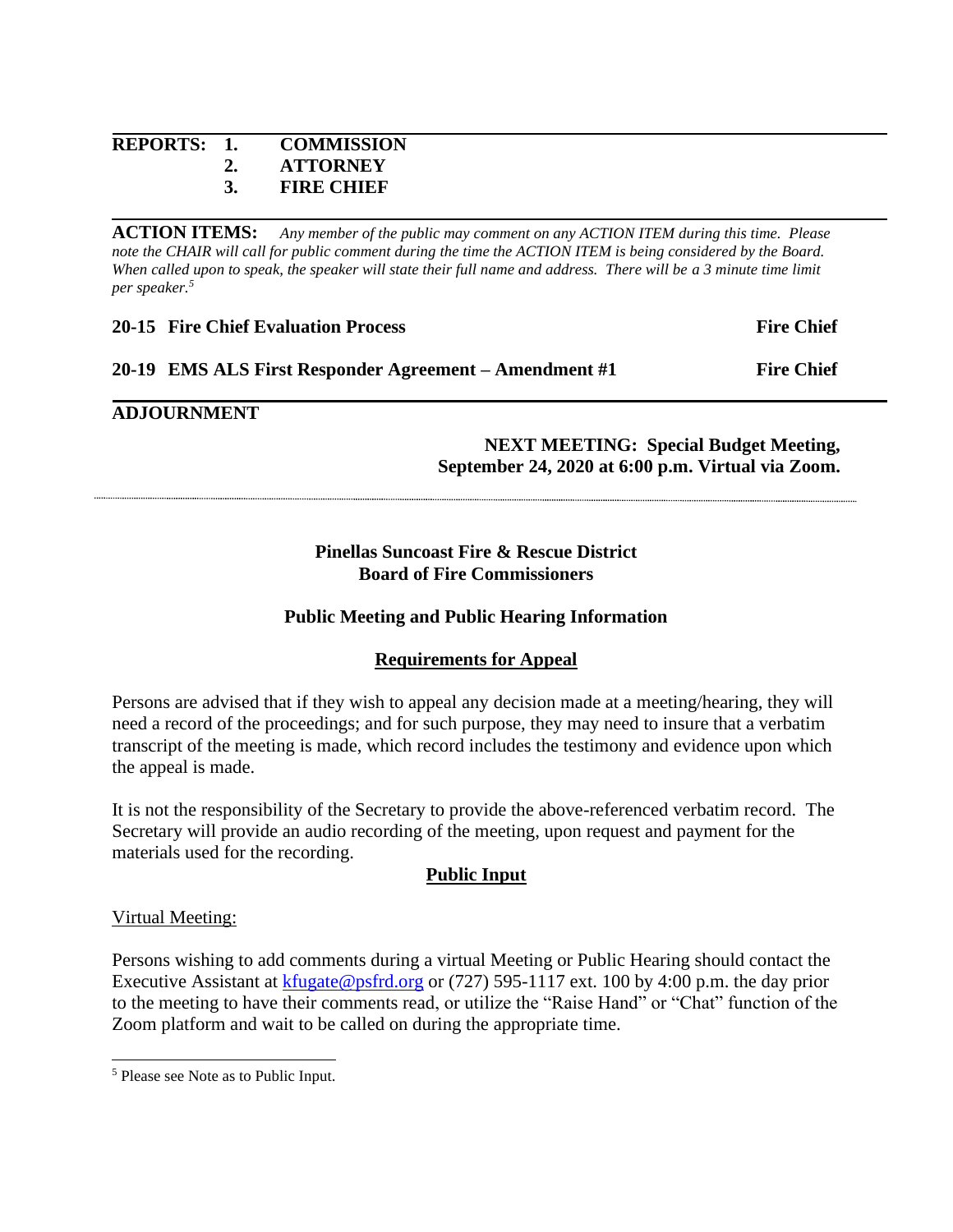#### In-Person Meeting:

Persons wishing to speak during any in-person Meeting or Public Hearing should try to complete a Citizen Comment Request Card at the entrance of the meeting room and submit the card to the Secretary to the Board. During each session, the Chair will call for Public Input at the appropriate times. The Board wishes to receive public input on all matters set for discussion on the agenda and on relevant topics that are not on the agenda. When recognized by the Chair and called to the podium, speakers should give their name and address for the record.

Persons may speak on an agenda item when the Board has finished their discussion on that item and prior to the vote. To speak on a non-agenda item, speakers will be called during the "General Remarks from the Audience" section of the agenda.

Please note that the Board reserves the right to adjust the time allotted to each speaker as the Chair deems proper to allow for meaningful input and a fair chance to be heard and to allow the Board fair time to undertake its duties and obligations.

#### **When is the appropriate time to address my agenda item at a meeting?**

When your non-agenda or agenda item comes up and our Chairperson call for Public Input, that means that the Board desires to take "public input". This is the time to get up and speak. While we understand that some of you might be nervous to speak in public, please note that every effort will be made to help you feel comfortable. When called to the podium, please come to the podium and try to speak so that your input can be heard by the entire Board as well as by the other persons present. Please give your name and address for the record and feel proud that you have participated in "government in the sunshine!

#### **Accommodations**

In accordance with the Americans with Disabilities Act and Section 286.26, Florida Statutes, persons with disabilities needing special accommodation to participate in this proceeding, or those requiring language assistance *(free of charge)* should contact the Pinellas Suncoast Fire & Rescue District Administration at (727) 595-1117 ext. 100 no later than forty-eight (48) hours prior to the proceeding. If contact is made after that time the District may not have sufficient time to make special accommodations.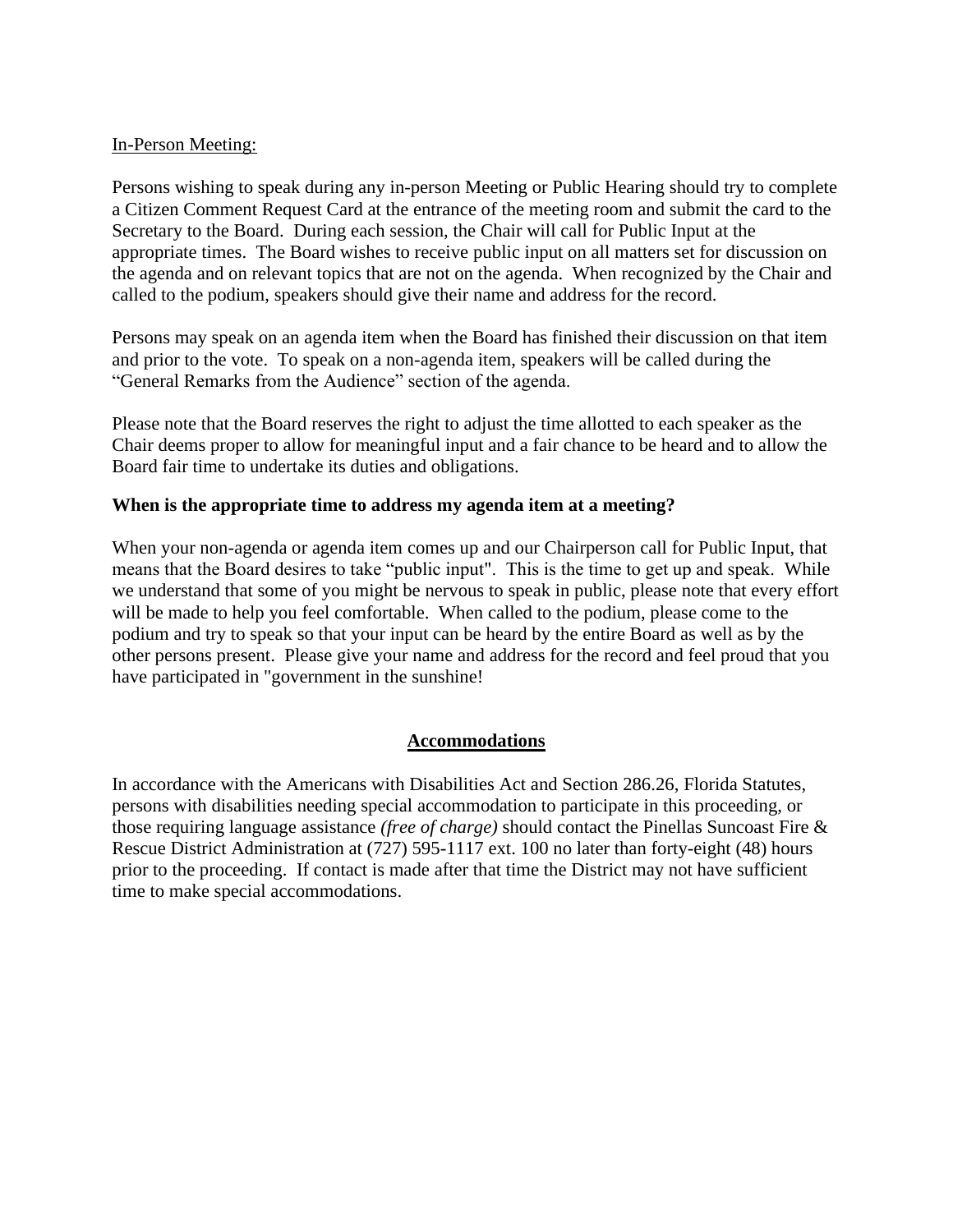#### **RESOLUTION 2020-03**

#### **A RESOLUTION OF THE BOARD OF COMMISSIONERS OF THE PINELLAS SUNCOAST FIRE & RESCUE DISTRICT ADOPTING THE TENTATIVE 2020/2021 BUDGET; ADOPTING RATES OF ASSESSMENTS; AND PROVIDING FOR AN EFFECTIVE DATE.**

**Whereas**, the Board of Fire Commissioners of the Pinellas Suncoast Fire & Rescue District held a public hearing on the 15th day of September, 2020, to adopt a tentative budget for FY 2020/2021; and,

**Whereas**, the Board of Fire Commissioners has adopted a tentative **2020/2021 Operating and Capital Budget** in the amount of **\$7,537,830**, funded through **Fire Suppression** sources in the amount of **\$4,845,330**, **Emergency Medical Services** sources in the amount of **\$1,776,476, lease financing in the amount of \$500,000** and **Fund Balance** in the amount of **\$504,830**.

#### **NOW, THEREFORE, BE IT RESOLVED BY THE BOARD OF COMMISSIONERS OF THE PINELLAS SUNCOAST FIRE & RESCUE DISTRICT;**

**SECTION 1.** The Board of Commissioners of the Pinellas Suncoast Fire & Rescue District hereby adopts the tentative Operating Budget for the fiscal year starting on the 1st day of October, 2020, and ending the 30<sup>th</sup> day of September, 2021, as attached hereto and made a part hereof, in the amount of \$4,756,524 for Fire Suppression, **\$1,776,476** for Emergency Medical Services, and **\$1,004,830** for capital expenditures, for a Total Operating Budget of **\$7,537,830.**

**SECTION 2.** The Board of Commissioners of the Pinellas Suncoast Fire & Rescue District adopts the present rate of special assessment as adopted by referendum vote on the 12th day of March, 2019.

**SECTION 3.** The Pinellas Suncoast Fire & Rescue District retains the right, from time to time, to amend, modify, repeal or discontinue all or any portion of this resolution.

**SECTION 4.** This resolution shall be effective when adopted and shall remain in full force and effect until supplemented, amended, modified, repealed, discontinued or otherwise altered.

**SECTION 5**. If any section, subsection, sentence, clause, phrase of this resolution, or the particular application thereof shall be held invalid by any court, administrative agency, or other body with appropriate jurisdiction, the remaining sections, subsections, sentences, clauses, or phrases under application shall not be affected thereby.

\_\_\_\_\_\_\_\_\_\_\_\_\_\_\_\_\_\_\_\_\_\_\_\_\_\_\_\_\_\_ \_\_\_\_\_\_\_\_\_\_\_\_\_\_\_\_\_\_\_\_\_\_\_\_\_\_\_\_\_\_\_

PASSED AND ADOPTED on the 15th day of September, 2020.

#### **PINELLAS SUNCOAST FIRE & RESCUE DISTRICT**

Board of Commissioners: ATTEST:

Joseph V. Bruni, Chair Lawrence Schear, Secretary/Treasurer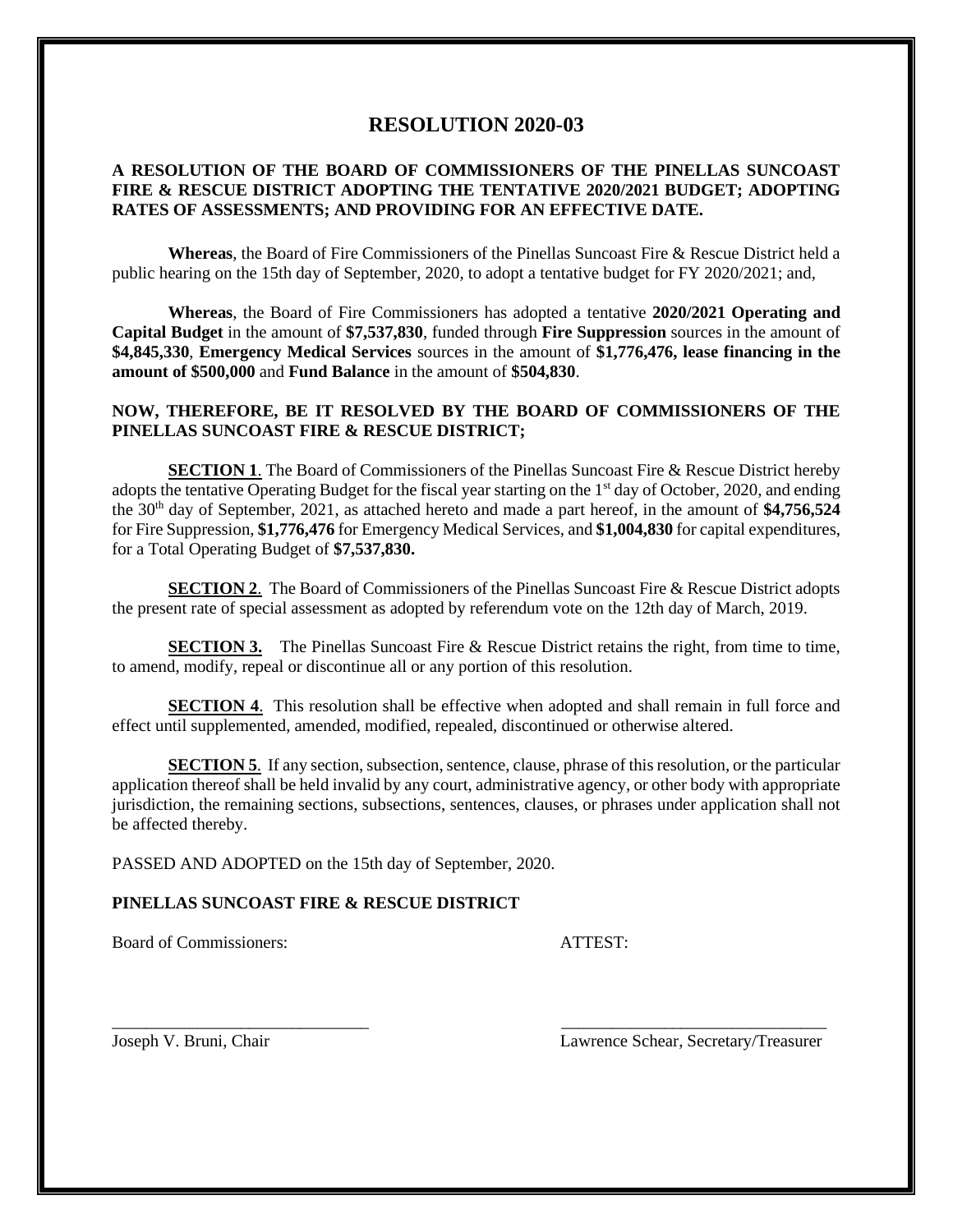# **EMERGENCY MEDICAL SERVICES**

## **ALS FIRST RESPONDER AGREEMENT**

# **AMENDMENT NO. 1**

# **PINELLAS SUNCOAST**

# **FIRE & RESCUE DISTRICT**

**2020**

**PINELLAS COUNTY EMERGENCY MEDICAL SERVICES AUTHORITY 12490 Ulmerton Road Largo, Florida 33774**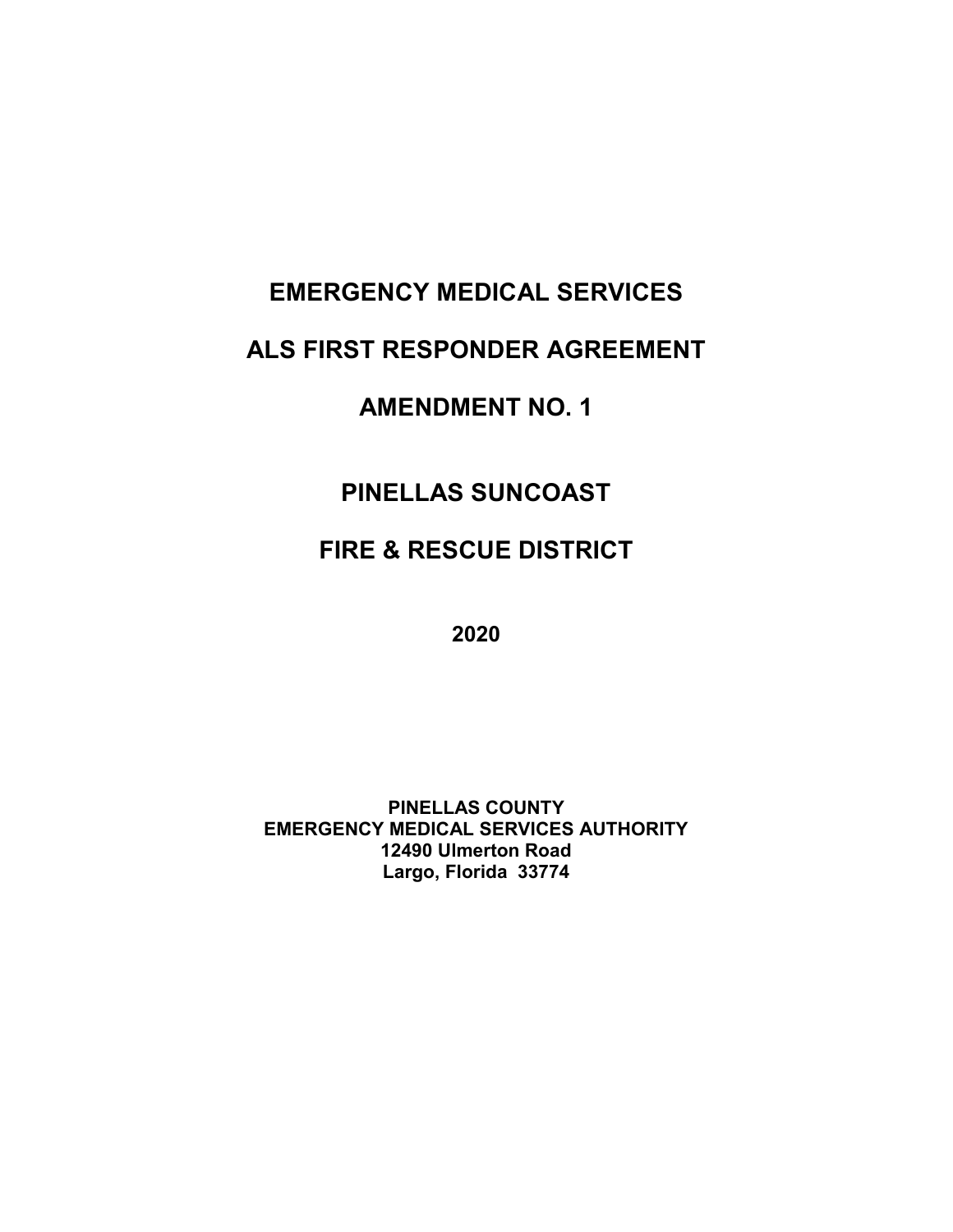Emergency Medical Services ALS First Responder Agreement Page 2

### **ALS FIRST RESPONDER AGREEMENT AMENDMENT NO. 1**

**AMENDMENT** made this day of  $\qquad$  2020 between, the PINELLAS SUNCOAST FIRE & RESCUE DISTRICT, an independent special fire district ("Contractor") and the PINELLAS COUNTY EMERGENCY MEDICAL SERVICES AUTHORITY, a special district ("Authority").

In consideration of the mutual benefits set forth below, the parties agree as follows:

- 1. Contractor currently contracts with the Authority to provide Advanced Life Support (ALS) First Responder Services. The Contractor and the Authority are currently parties to the Emergency Medical Services ALS First Responder Agreement, dated September 24, 2019, which contract is referred to herein as the "Agreement."
- 2. Section 701(f) of the Agreement provides for an extraordinary budget increase which must be negotiated and approved prior to the beginning of the next fiscal year in the event any proposed budget submitted by the Contractor should exceed three (3%) percent of the prior Fiscal Year's budget. The Contractor's funding for FY19-20 totaled \$1,566,157 and a budget request of \$1,627,371 for FY20-21 has been submitted, resulting in an increase of 3.91% or \$61,214.
- 3. The Authority hereby agrees to and has funded and authorized the Contractor's budget request of \$1,627,371 for FY20-21, which change is reflected on Appendix A hereto.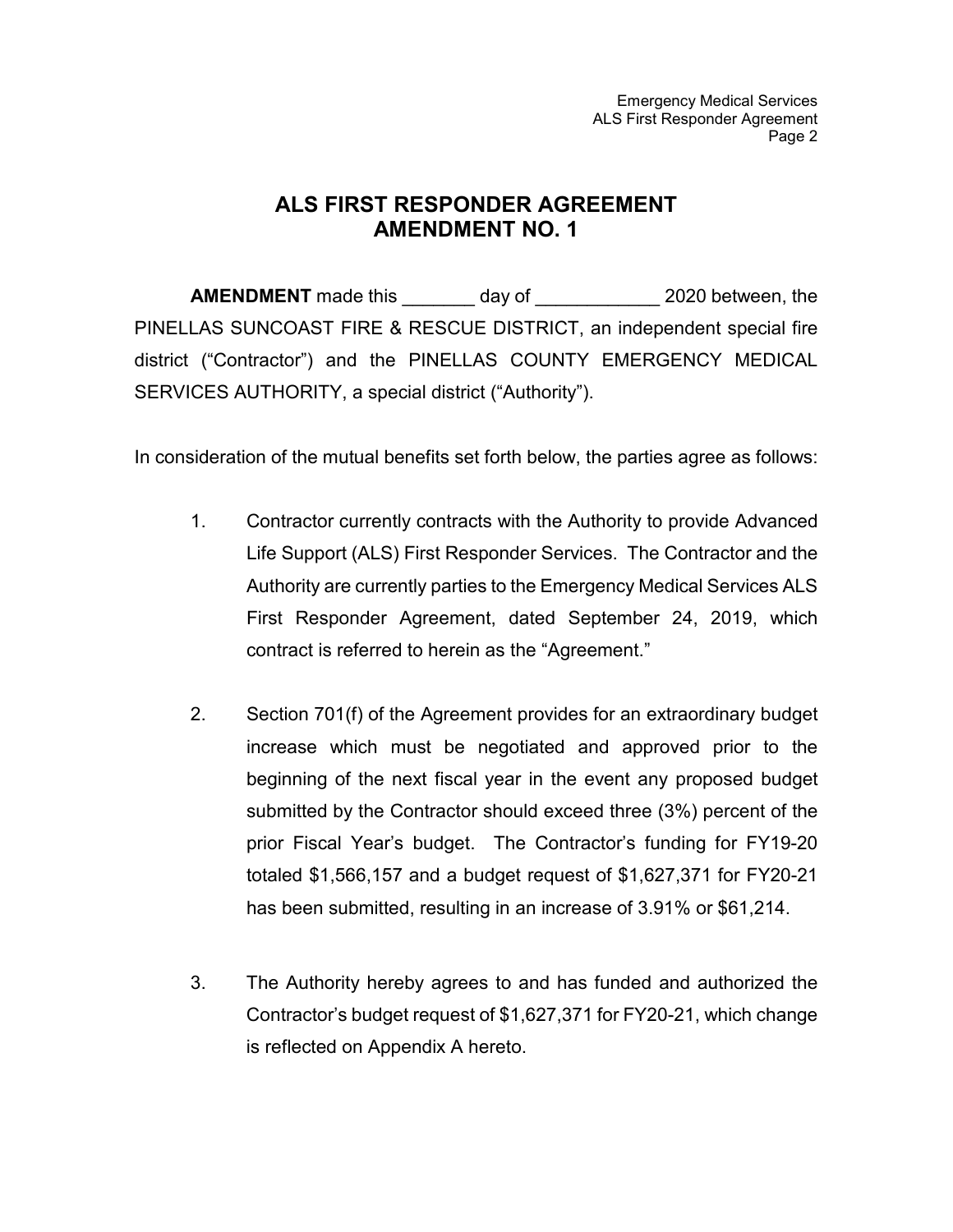- 4. Except as is otherwise set out herein, the Contractor and the Authority agree that upon approval by the respective Boards of the Contractor and the Authority and upon signing this Amendment, all terms of the Agreement will remain in full force and effect.
- 5. Contractor and Authority agree that the effective date is October 1, 2020.

### **[Signature Page to Follow]**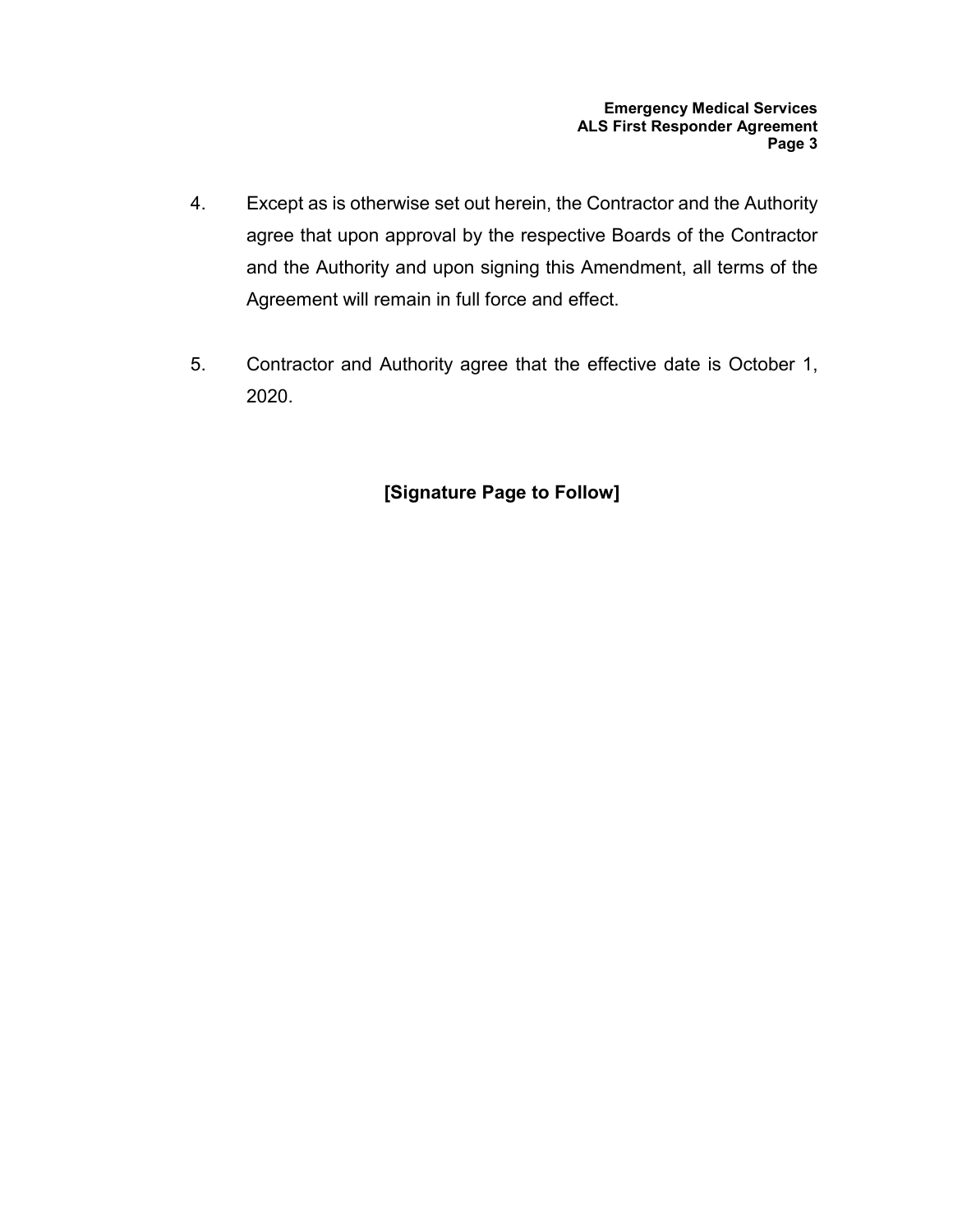**IN WITNESS WHEREOF** the parties hereto, by and through their undersigned authorized officers have caused this Agreement to be executed on this \_\_\_\_\_\_\_ day of \_\_\_\_\_\_\_\_\_\_\_\_\_\_\_\_\_\_\_\_\_\_\_\_\_\_\_\_\_\_\_\_\_\_, 2020.

ATTEST: KENNETH BURKE, CLERK

PINELLAS COUNTY EMERGENCY MEDICAL SERVICES AUTHORITY By and through its Board of County Commissioners

by:\_\_\_\_

by:

Chairman

Deputy Clerk

Countersigned:

PINELLAS SUNCOAST FIRE & RESCUE DISTRICT

by: \_\_\_\_\_\_

Chairperson, Board of Commissioners

Attest:

by: \_\_\_\_\_

Secretary/Treasurer